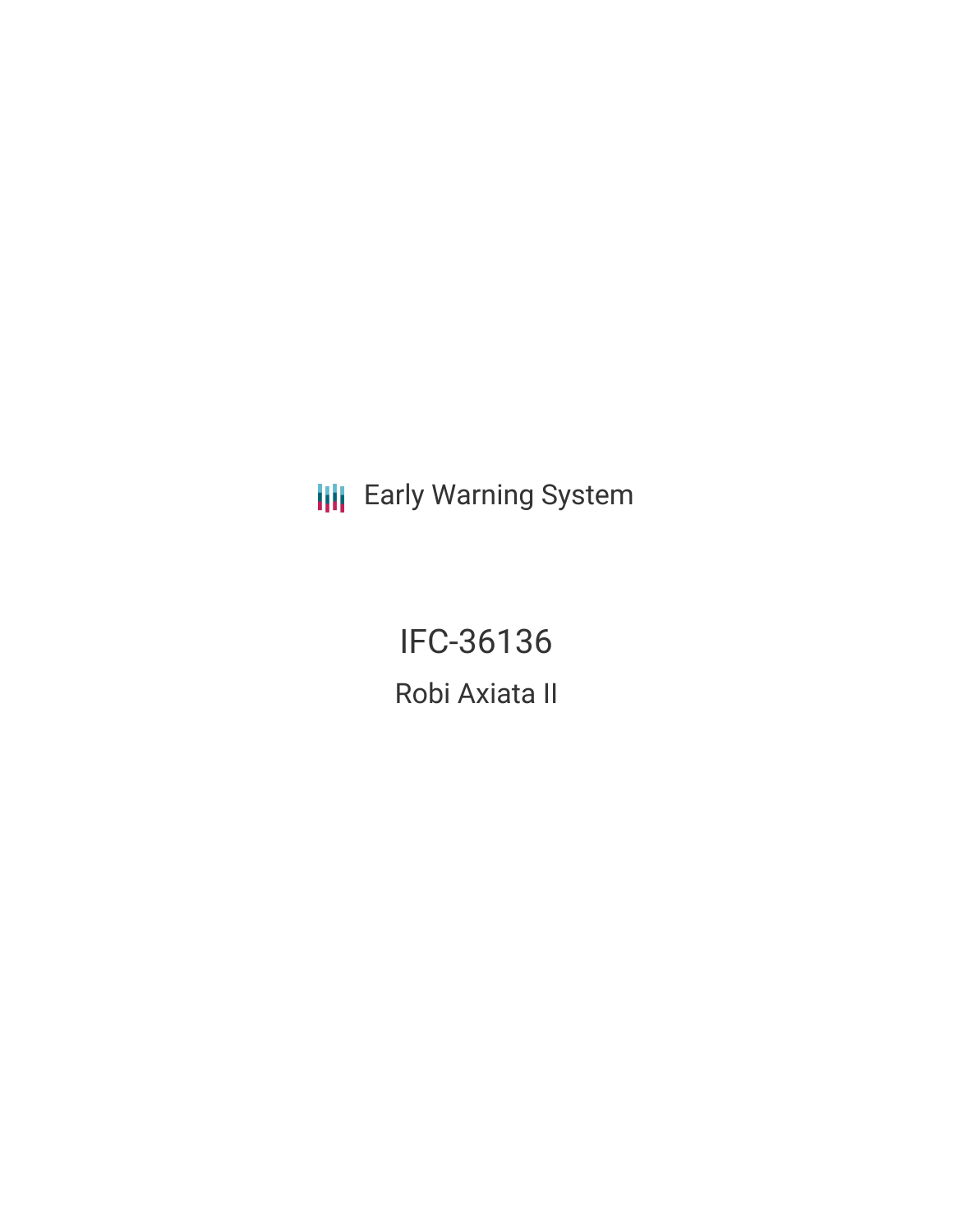

## **Quick Facts**

| <b>Countries</b>              | Bangladesh                              |
|-------------------------------|-----------------------------------------|
| <b>Financial Institutions</b> | International Finance Corporation (IFC) |
| <b>Status</b>                 | Active                                  |
| <b>Bank Risk Rating</b>       | B.                                      |
| <b>Borrower</b>               | ROBI AXIATA LIMITED                     |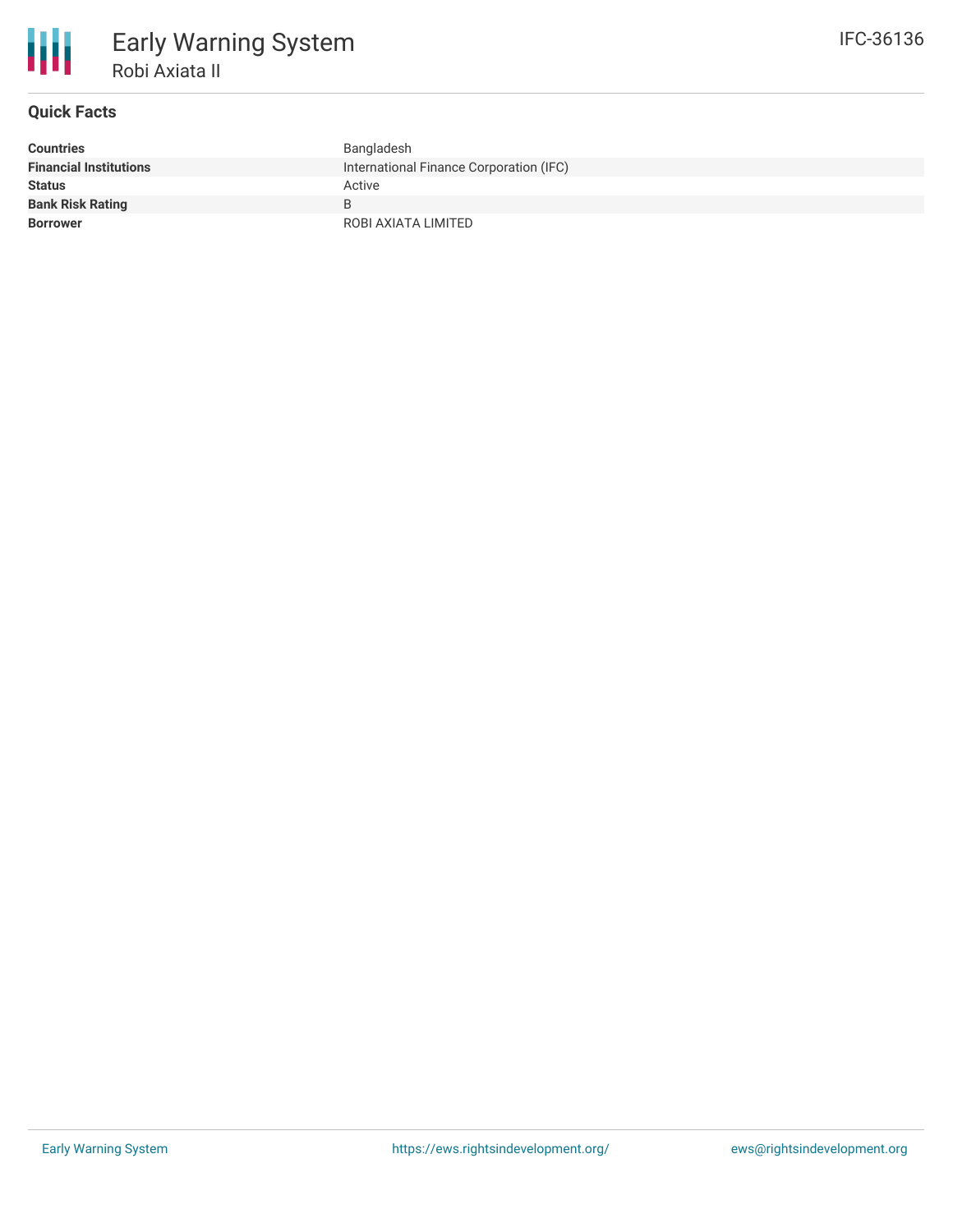# **Project Description**

The proposed investment involves a corporate A-loan of up to \$66 million in the company on IFC's own account and an additional B-loan of \$33 million. Apart from this IFC could in the future invest up to US\$25 million in a pre-IPO equity investment in the company. This if done, will be through purchase of secondary shares to be currently held by Axiata the holding parent company of Robi. The proceeds of IFC's proposed debt investment will be used to partially finance the capex program of the company for 2015, including its network expansion (the "Project"). This network expansion is likely to increase access to voice and data services, especially in rural areas, benefitting in particular small and medium enterprises, and creating additional employment opportunities during construction and operations of the company.Robi is one of Bangladesh's leading mobile operators and also a part of Axiata Group Berhard ("Axiata" or "the Sponsor"). With subscriber market share of 21.6% it has the third largest subscriber base amongst the mobile telecommunications company in Bangladesh. The company's network currently extends across 98% of the Country and provides mobile telecom services to over 21 million subscribers.

### OVERVIEW OF IFC'S SCOPE OF REVIEW

IFC's review of this project consisted of appraising technical, environmental, health and safety ("EHS") related information submitted by Robi Axiata (hereafter referred to as "Robi" or the "Company") including Health, Safety and Environment policies/manual/procedures, Occupational Health Safety and Security Policy/Procedure specially linked to tower operations, company's Code of Conduct and Business Ethics, Supplier Management Guideline (to ensure EHS compliance monitoring of suppliers, contractors and business partners), Supplier Conduct Principles (SCP), specific policies including those for transport, waste management, generator fuel handling, several checklist and audit forms developed to operationalize policies and procedures, internal audit reports, accident register and analysis reports, training records etc. Human Resource policies and procedures including company code of conduct for employees and those related to management of contractors/supply chain were also reviewed and assessed. The appraisal also involved discussions with senior management, technical and EHS teams and visits to the company's corporate head office in Dhaka and site/zonal offices in Pubail on 25th and 26th February 2015

#### IDENTIFIED APPLICABLE PERFORMANCE STANDARDS\*\*

While all Performance Standards are applicable to this investment, IFC's environmental and social due diligence indicates that the investment will have impacts which must be managed in a manner consistent with the following Performance Standards.PS 1 - Assessment and Management of Environmental and Social Risks and ImpactsPS 2 - Labor and working conditionsPS 3 - Resource Efficiency and Pollution PreventionIf IFC's investment proceeds, IFC will periodically review the the project's ongoing compliance with the Performance Standards

Significant community health, safety and security issues are not expected to arise in this project hence PS 4 does not apply. The requirement of new land for the Project will be fairly limited. Any land required for network infrastructure (towers, base stations) will comprise of small plots of land. Company will lease / purchase those directly from the legal owners through a purely market-based transaction. Project does not involve any involuntary land acquisition or resettlement. As such, PS5 - land acquisition and involuntary resettlement does not apply. IFC's review also indicated that no significant impacts related to Biodiversity (PS6), Indigenous Peoples (PS7) or Cultural Heritage (PS8) are expected due to the company's operations hence these do not apply

### ENVIRONMENTAL AND SOCIAL CATEGORIZATION AND RATIONALE

Telecom network operations involve a limited number of specific environmental, health & safety and social impacts, which can be avoided or mitigated by adhering to generally recognized performance standards, guidelines or design criteria.This project proceeds will be used for upgrade and expansion of a cellular network and for increasing its coverage and capacity in rural area of Bangladesh. The key issues associated with the project are implementation of a policy and procedures for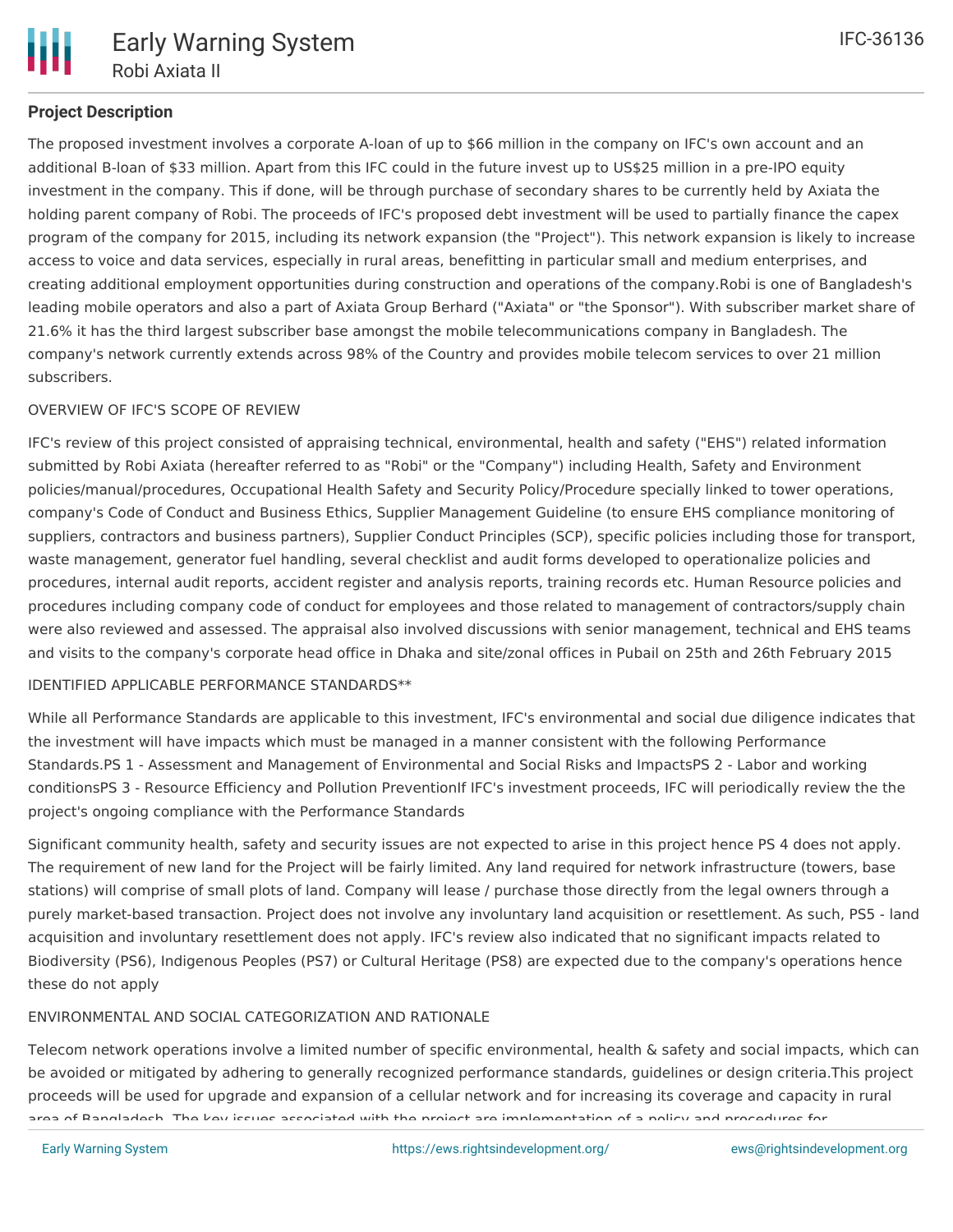## **Investment Description**

• International Finance Corporation (IFC)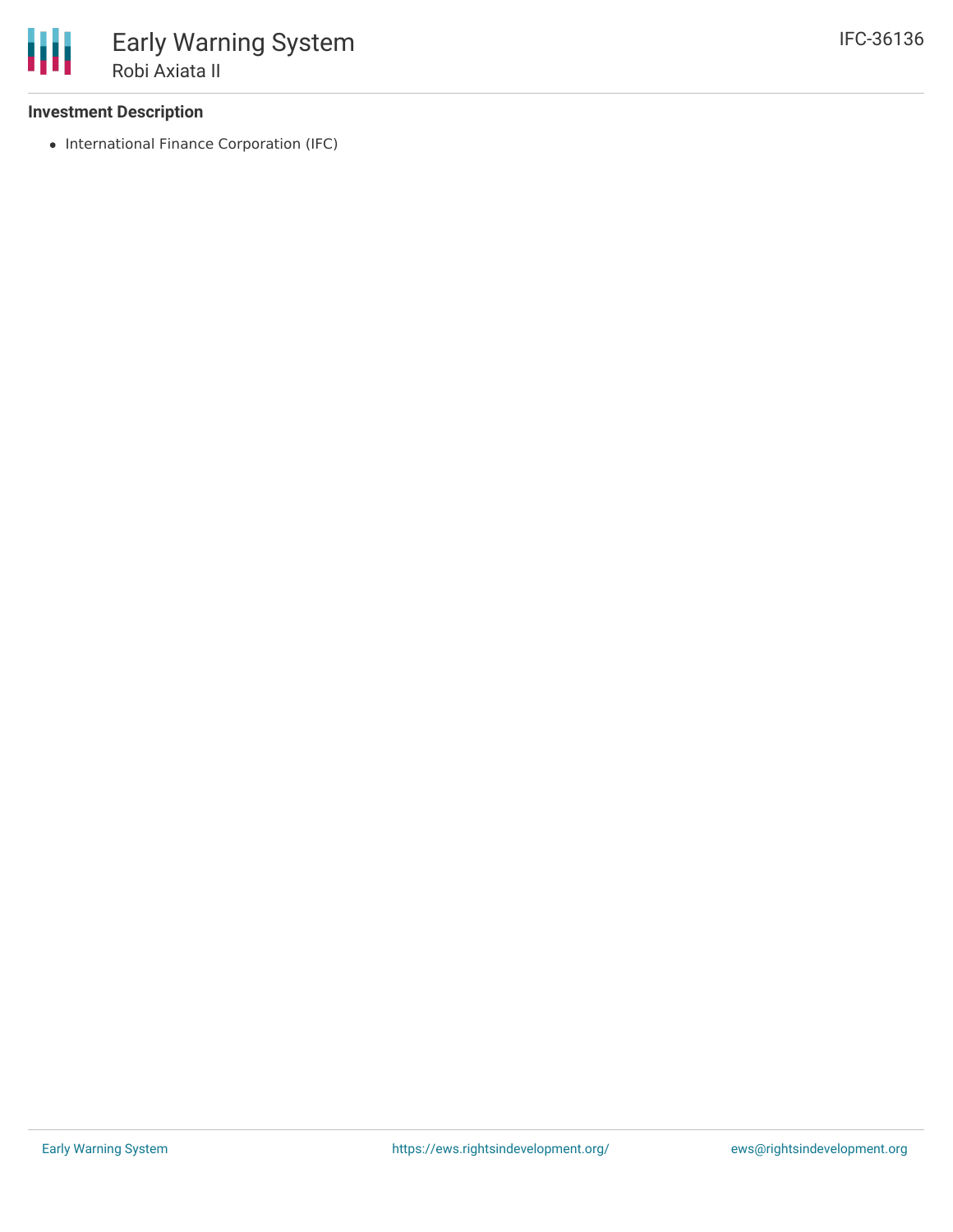# **Contact Information**

ACCOUNTABILITY MECHANISM OF IFC

The Compliance Advisor Ombudsman (CAO) is the independent complaint mechanism and fact-finding body for people who believe they are likely to be, or have been, adversely affected by an IFC or MIGA- financed project. If you submit a complaint to the CAO, they may assist you in resolving a dispute with the company and/or investigate to assess whether the IFC is following its own policies and procedures for preventing harm to people or the environment. If you want to submit a complaint electronically, you can email the CAO at CAO@worldbankgroup.org. You can learn more about the CAO and how to file a complaint at http://www.cao-ombudsman.org/